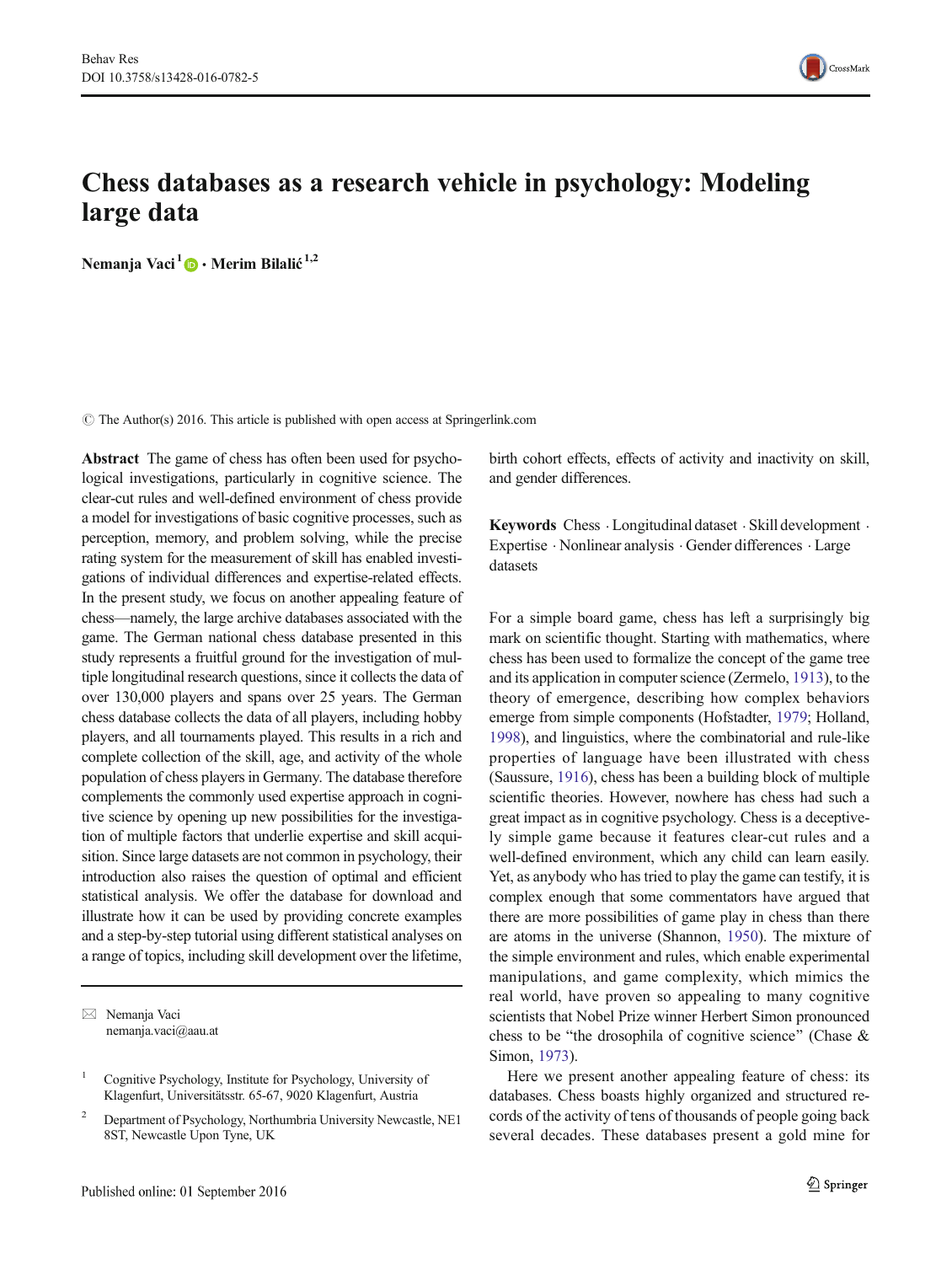researchers interested in various topics in psychology. Similarly to those in other fields, chess databases offer the possibilities of applying data-mining and modeling approaches on large datasets and of investigating a number of cognitive effects (see Keuleers & Balota, [2015;](#page-12-0) Roring & Charness, [2007](#page-13-0); Stafford & Dewar, [2013\)](#page-13-0). Here we introduce one such database, the German database, and provide examples of how one can use this database to tackle topics such as skill development over the lifetime, birth cohort effects, effects of activity and inactivity on chess play, and even gender differences. Another goal of this article is to demonstrate how such a wealth of data can be analyzed appropriately. We therefore offer a detailed tutorial for using linear and nonlinear modeling approaches to investigate the above-mentioned topics.

Before describing the German database, we will briefly review the research in psychology that has employed the game of chess as its research domain. This overview will help us understand what kind of questions can be tackled with the archival approach of using chess databases. Unlike in many other domains, in chess it is possible to quantify the skill of practitioners through the use of the Elo rating system (Elo, [1978\)](#page-12-0). The Elo rating is an interval scale with a theoretical mean of 1500 and a theoretical standard deviation of 200. Players compete against other rated players, and their ratings reflect their performance against these opponents. Elo rating offers a reliable and precise quantification of chess skill along the skill range. Beginners, for example, have ratings of around 800, novices around 1100, and average players around 1500, whereas expert players generally have ratings above 2000. The very best players, grandmasters, have ratings over 2500, and the ratings of top grandmasters these days go beyond 2800.

Cognitive psychologists have been using the rating feature in two ways. The first involves pitting two extreme skill groups, experts and novices, against each other to investigate cognitive processes. The use of the control novice group not only enables more statistical power for detecting the effects of interest (Campitelli & Speelman, [2013;](#page-11-0) Preacher, Rucker, MacCallum, & Nicewander, [2005](#page-12-0)), but also permits the drawing of conclusions about the nature of experts' cognitive processes (Campitelli & Speelman, [2013](#page-11-0); Kuhn, [1970;](#page-12-0) Wason, [1960](#page-13-0)). In that sense, the expertise approach (Bilalić, Langner, et al. [2010](#page-11-0); Bilalić, Turella, Campitelli, Erb, & Grodd [2012](#page-11-0)), which enables the falsification of results obtained from experts through comparison with those from novices, is not dissimilar to the neuropsychological approach, in which "normal" participants were used as comparisons to patients (Shallice, [1988](#page-13-0)). This expertise approach has a long tradition (Chase & Simon, [1973](#page-11-0); De Groot, [1978;](#page-11-0) Simon & Chase, [1973\)](#page-13-0) and has been used to investigate memory (De Groot, Gobet, & Jongman, [1996;](#page-12-0) Gong, Ericsson, & Moxley, [2015](#page-12-0)), problem solving (Bilalić & McLeod, [2014;](#page-11-0) Connors, Burns, & Campitelli, [2011](#page-11-0); Newell & Simon, [1972](#page-12-0)), decision making (Campitelli & Gobet, [2004](#page-11-0); Moxley, Ericsson, Charness, & Krampe, [2012](#page-12-0)), pattern recognition (Chase & Simon, [1973;](#page-11-0) Gobet & Simon, [1996](#page-12-0)), and object recognition (Bilalić, Langner, et al., [2010](#page-11-0); Charness, Reingold, Pomplun, & Stampe, [2001;](#page-11-0) Kiesel, Kunde, Pohl, Berner, & Hoffmann, [2009](#page-12-0); Reingold, Charness, Schultetus, & Stampe, [2001\)](#page-12-0). The results and theories deriving from this approach have been used as building blocks of computational models of cognition in general (Gobet & Simon, [2000;](#page-12-0) Gobet et al., [2001](#page-12-0); Lane, Cheng, & Gobet, [2000;](#page-12-0) Richman, Staszewski, & Simon, [1995\)](#page-13-0).

The other use of chess ratings exploits the full range of skill to quantify the effects of interest. This approach has been used to demonstrate the strength of the Einstellung (mental set) effect—that is, how much worse experts perform when the first solution that comes to their mind is a suboptimal one (Luchins, [1942\)](#page-12-0). In this case, experts' performance becomes similar to that of average practitioners, players three standard deviations below their nominal skill (for the mechanism behind this effect, see Bilalić et al. [2008a,](#page-11-0) [2008b,](#page-11-0) [2010](#page-11-0)). Similarly, when experts are taken out of their specialization areas, their performance becomes comparable to that of practitioners almost two standard deviations below their skill level (Bilalić, McLeod, & Gobet, [2009;](#page-11-0) Joseph & Patel, [1990;](#page-12-0) Voss, Tyler, & Yengo, [1983;](#page-13-0) for real-life consequences of this specialization effect, see Schraagen, [1993](#page-13-0)).

Not only the investigation of cognitive processes has profited from research on chess. The research on individual differences has often exploited the characteristics of chess to draw conclusions. For example, we know that children who do not take up chess as a hobby tend to be more agreeable than those who do (Bilalić et al. [2007b\)](#page-11-0), which may explain the higher participation rates of men in chess, as they tend be less agreeable (Rubinstein, [2005](#page-13-0)). We also know that personality traits found in minority members tend to be opposite those found in groups that constitute the majority of practitioners, possibly because the minority group needs different traits to achieve success within the domain. Elite male chess players tend to be introverts, but the pattern is different for elite women players, who are rather extroverted (Vollstädt-Klein, Grimm, Kirsch, & Bilalić, [2010](#page-13-0)). In addition, we know that intelligence may play a role at the beginning of acquiring complex skills such as playing chess (Bilalić et al. [2007a](#page-11-0)), but that later other factors such as motivation and practice play a greater role (Campitelli & Gobet, [2011;](#page-11-0) Charness, Tuffiash, Krampe, Reingold, & Vasyukova, [2005;](#page-11-0) Ericsson, Krampe, & Tesch-Römer, [1993\)](#page-12-0).

## Archival approach

The studies mentioned above investigated cognitive processes and individual differences by adopting the expertise approach—comparing experts and novices—or by employing the correlational approach of exploiting the presence of a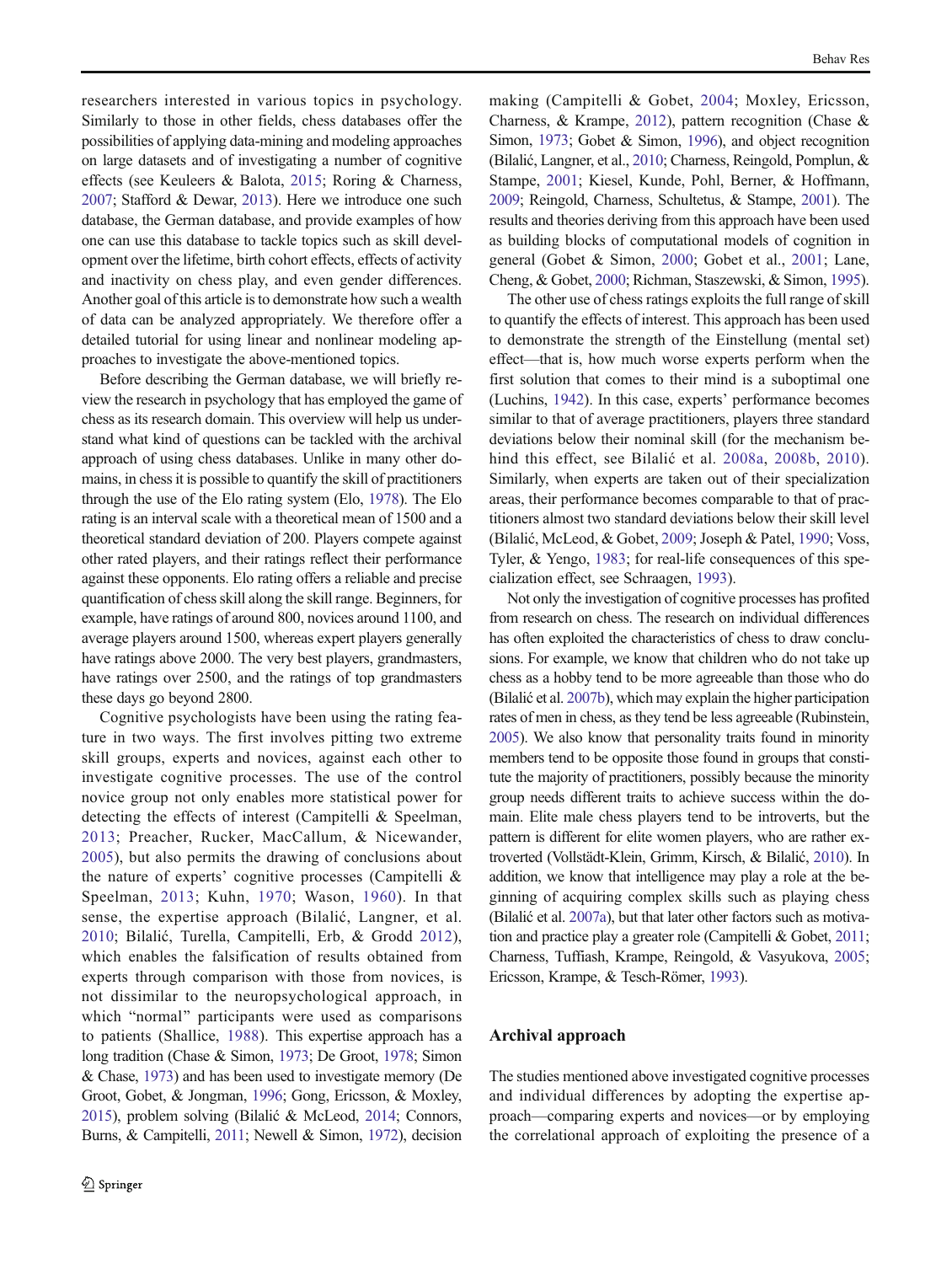reliable and precise rating system in chess. Recently, researchers have started to exploit the existence of a large amount of archival data for chess. Almost every national federation collects data about the chess players who compete in clubs and tournaments. Archives log players' current rating, number of games played in a tournament, gender, age during a tournament, performance in the tournament, and changes in the ratings based on performance. The records provide a huge amount of data across the full range of age and expertise, which in turn enables researchers to investigate influences of age (Roring & Charness, [2007;](#page-13-0) Vaci, Gula, & Bilalić, [2015\)](#page-13-0), gender differences (Bilalić, Smallbone, McLeod, & Gobet [2009;](#page-11-0) Chabris & Glickman, [2006;](#page-11-0) Howard, [2008](#page-12-0), [2009](#page-12-0); Knapp, [2010\)](#page-12-0), skill acquisition trajectories (Gaschler, Progscha, Smallbone, Ram, & Bilalić, [2014](#page-12-0); Howard, [2014b\)](#page-12-0), and even the ongoing nature-versus-nurture debate (Bilalić, Smallbone, et al., [2009;](#page-11-0) Gobet, Campitelli, & Waters, [2002](#page-12-0); Howard, [1999](#page-12-0), [2001](#page-12-0)). The archival approach is not in contrast to the more experimental expertise approach previously described. Rather, one can consider the archival approach as complementary to the expertise approach, since it offers unique insight into processes over the whole lifespan and over the whole span of skill, with the advantage of dealing with a very large sample size. Here we provide access to such a database and illustrate how the wealth of these data can be used to tackle different psychological topics. Before describing the German database, we will briefly discuss a chess database that has previously been publicly offered (the FIDE international database; Howard, [2008\)](#page-12-0).

# FIDE database

One of the oldest databases is the International Chess Federation (FIDE) database, which has been collecting the data of elite players since the introduction of the Elo rating system in the seventies. The FIDE database collects an imposing amount of information, including the rating scores for chess players at FIDE tournaments, numbers of games played per rating period, and the age and gender of players across the world (see Howard, [2006a](#page-12-0)). Since it is based on data collected over the past few decades, it enables researchers to investigate development over the course of a life. The FIDE database has been a useful tool in the past decade (see Howard, [2004,](#page-12-0) [2006b](#page-12-0); Roring & Charness, [2007\)](#page-13-0), which is unsurprising, given the wealth of data that it provides. Unfortunately, it suffers from a number of methodological problems (see Vaci, Gula, & Bilalić, [2014](#page-13-0), [2015](#page-13-0)). One of the main problems is that for most of its time range, the FIDE database provides records only for the very best practitioners and excludes weaker players. The threshold for the inclusion of players in the FIDE database was historically set rather high, at 2200 Elo points, which includes only master-level players. The entrance threshold

was moved to 2000 Elo points in the nineties, and it has been moved down several times since then, but only recently have records of all players, no matter how weak, been kept in the database. This threshold not only kept most players out of the FIDE database, but its constant lowering produced strong cohort and period effects, since the starting Elo scores for older players are much higher than those for the younger ones.

The FIDE database also restricts logged tournament activity (Vaci et al., [2015](#page-13-0)). Tournaments are only recorded in the FIDE database if they have been registered as FIDE events, which comes with considerable costs that a good number of national federations cannot afford. Consequently, only a fraction of the games played by any player are captured. The difference between the FIDE database and the German database that we will present here is best appreciated if we consider the characteristics of those databases (see Fig. [1](#page-3-0) and Vaci et al., [2015\)](#page-13-0). For example, the FIDE database has multiple missing values for the number of games played per year (approximately 40 % of the database), which is not the case in the German database, which has approximately 2 % of missing values for the activity variable.

These restrictions in the skill range of players and their activity records could have serious consequences for the validity of conclusions from studies carried out using the FIDE database (see Vaci et al., [2014](#page-13-0), [2015\)](#page-13-0). Gender differences in skill are regularly found in the FIDE database (Howard, [2005,](#page-12-0) [2006b,](#page-12-0) [2014a](#page-12-0); but see Bilalić & McLeod, [2006](#page-11-0); Bilalić et al., [2007a](#page-11-0)), but they are mostly explained with reference to the gender participation disparities in other complete national databases (Bilalić, Smallbone, et al., [2009](#page-11-0); Chabris & Glickman, [2006;](#page-11-0) see also the gender difference analyses in the Illustrative Examples section and the supplemental materials). In other words, it is impossible to estimate participation rates, because the FIDE database has strong skill restrictions. Our recent analyses (Vaci et al., [2014](#page-13-0), [2015\)](#page-13-0) have shown that the restrictions of the FIDE database also produce unreliable results when it comes to peak age (i.e., the age at which people have the best performance) and their declining trajectories after the peak. Similar research on the nature-versus-nurture debate (Howard, [2008,](#page-12-0) [2009](#page-12-0)) may also not stand closer inspection, since it is based on FIDE data that limit the estimation of practice, a variable that is essential for this particular investigation.

On the other side, the FIDE database provides other possibilities that are not covered by the German database. As we have already explained, the FIDE database collects records only from the best players. Therefore, it can be used together with the German database to investigate differences and changes in ratings for the very best practitioners. Because FIDE tournaments require certain fees from the organizers, often only the best players participate in those tournaments. However, the German and FIDE records overlap; that is, they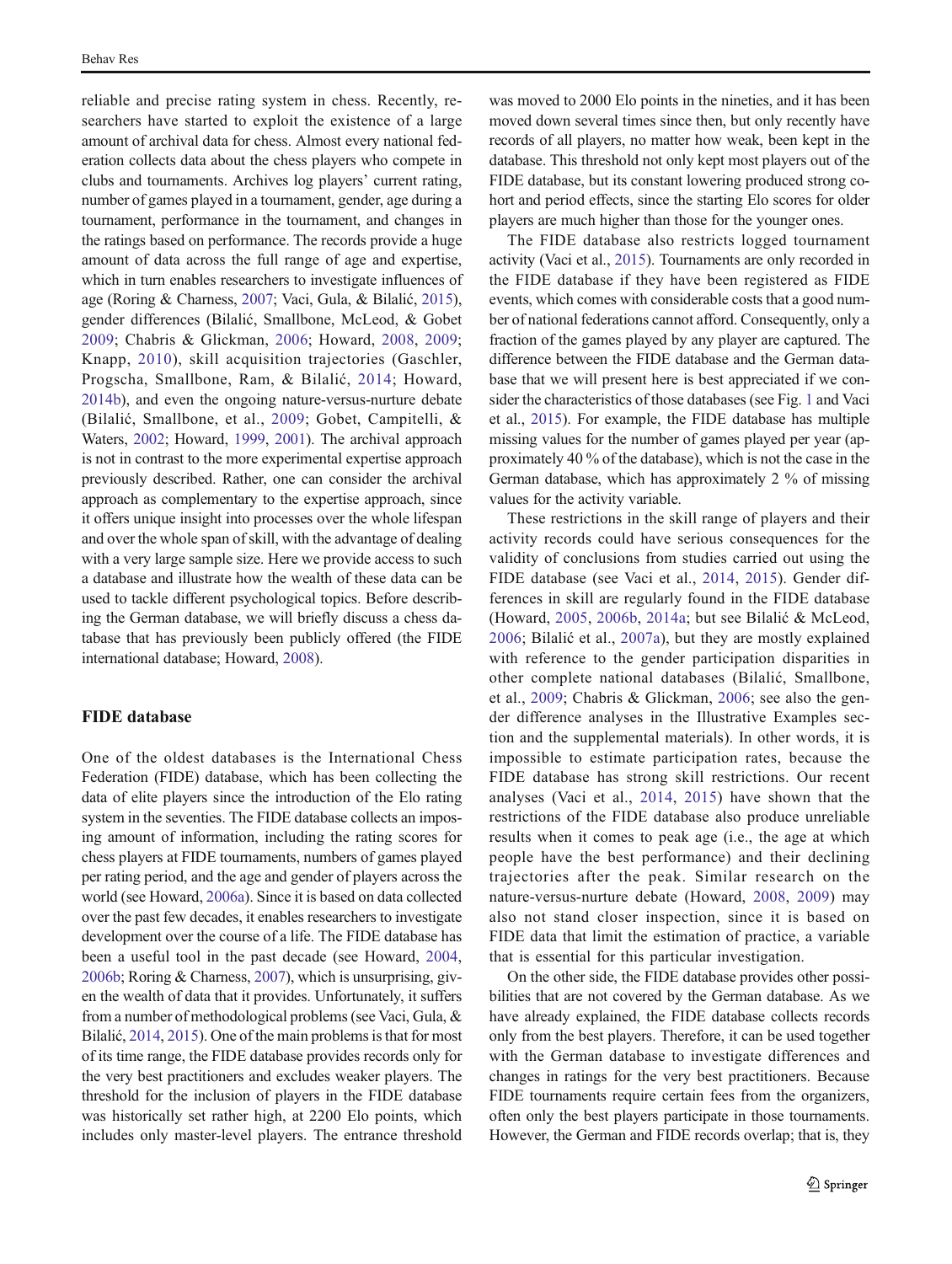<span id="page-3-0"></span>

Fig. 1 Probability density functions of chess skill (ratings) and activity (games per year in the FIDE [dark gray] and German [light gray] databases). (a) Probability density functions of chess skill. The datasets contain similar amounts of records, but they differ in the shapes of their distributions and coverage. The y-axis is the probability of rating scores

across all players. (b) Probability density functions for activity, measured as the number of games played per year. The distributions of activity overlap, but the German database collects more records than the FIDE database does

collect records for a number of the same players. By using the biographical information of players, we calculated the overlap of the two datasets (see Vaci et al., [2015\)](#page-13-0): Approximately 13,488 players are in both datasets. The more interesting difference between them is that the age of the players in FIDE differs from that in the German database (median ages of 39 vs. 33.5, respectively). Not surprisingly, players start to play FIDE tournaments later in life, probably when they reach a particular level of expertise, since the FIDE database required a high level of skill in the past. The information in the FIDE database and this difference can also give us information about the skill acquisition process, in that after reaching a particular level of expertise in national tournaments, players start participating in international ones.

Compared with the German database, the FIDE database is a truly international database, since all of the best players around the world have been included. Chassy and Gobet ([2015\)](#page-11-0) exploited this characteristic of the FIDE database and provided profound insight into the level of peacefulness (as indicated by the number of draws and the times at which those draws were made) across different cultures. Similarly, Gobet and Chassy [\(2008](#page-12-0)) used the FIDE database to investigate seasonal effects on the birth of the best players in the world, showing that most of the top players in the northern hemisphere were born in late winter and early spring. Finally, environmental changes (support on the national level, the introduction of chess software) cannot be studied with the German database, since this database collects records mostly from national players.

## German chess database

The German dataset of chess players collects records for a similar number of players (131,147 unique players with a total of 2,108,908 observations), but it is not plagued by the methodological limitations of the FIDE database. The German dataset of chess players represents one of the biggest national chess databases in the world, and it is arguably the best organized. Unlike the FIDE database, the German database collects records for all tournaments organized in Germany, including club championships that are not purely competitive. The database provided (see the supplemental materials) has records from 1980 to 2007, but the interested reader can find more recent records at the website of the German Chess Federation ([www.](http://www.schachbund.de/) [schachbund.de](http://www.schachbund.de/)). The website also describes how new data points can be compiled and downloaded.

Table [1](#page-4-0) shows the variables collected in the German dataset of chess players. The ID variable identifies the individual players in the dataset. On the basis of this variable, we can see that the database contains the records of 131,147 players. This identification variable can be important when dealing with multilevel modeling, in which growth curves are adjusted for each player in the dataset. The Gender variable records whether the individual is a female or a male player. The database collects records for 7,789 female and 123,358 male players (approximately 6 % of players recorded are women). The Gender variable can be used to investigate the differences in rating scores and performance between the genders, but also to investigate possible reasons behind the strong differences in participation counts. The Country variable identifies the background and eligibility of the player: D indicates a German background (120,680 players); G, players with the same rights as domestic players (24); E, foreigners from Europe (1,480); A, foreigners from outside Europe (7,511); and S, players who are blocked from participation (95). The Birth and Year of Tournament variables code the birth year of the player and the tournament year. On the basis of these two variables, we calculated the ages of players for specific tournaments. In the case of the tutorial analysis, we used these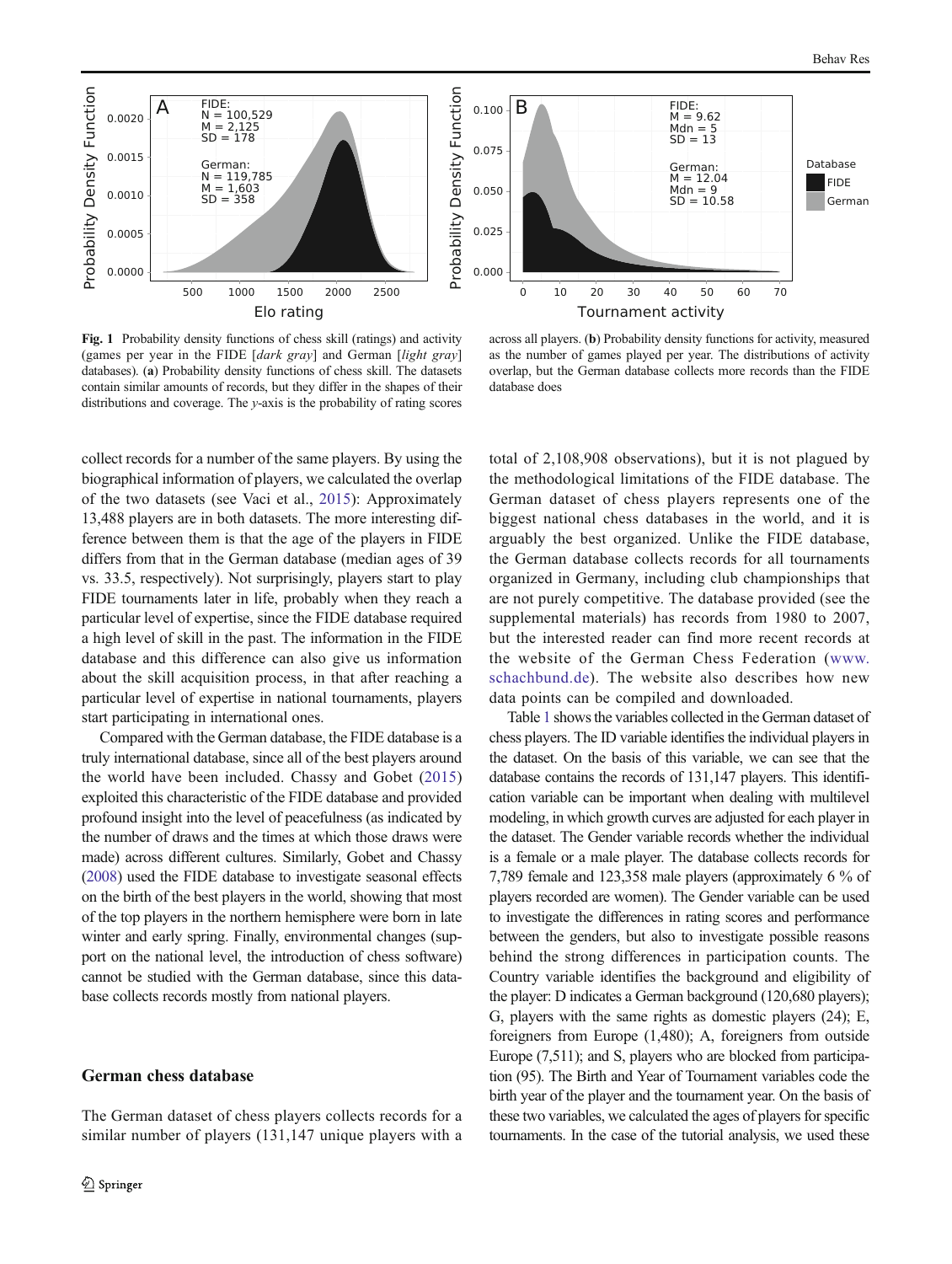| Tavie 1 | The sample of the values conceted in the Ociman dataset |         |       |        |     |              |        |          |        |       |               |                |              |
|---------|---------------------------------------------------------|---------|-------|--------|-----|--------------|--------|----------|--------|-------|---------------|----------------|--------------|
| Player  | Gender                                                  | Country | Birth | Y tour | Age | Per          | Points | Games    | Rating | Exp P | <b>Status</b> | Games Tour     | <b>Stale</b> |
| 73190.  | M                                                       | D       | 1900  | 1992   | 92  | $\mathbf{0}$ | 2.5    |          | 1375   | NA    | Inactive      | NA             | 0            |
| 73190.  | M                                                       | D       | 1900  | 1993   | 93  | $\mathbf{0}$ | 1.5    | 6        | 1247   | NA    | Inactive      | 344            |              |
| 76220.  | $\overline{M}$                                          | D       | 1900  | 1991   | 91  | $\mathbf{0}$ | $-1.0$ | $\Omega$ | 1303   | 0.34  | Inactive      | $\overline{0}$ | $\theta$     |
| 76220.  | $\overline{M}$                                          | D       | 1900  | 1992   | 92  | 1335         | 2.5    | 8        | 1313   | 0.55  | Inactive      | $\overline{0}$ |              |
| 44188.  | M                                                       | D       | 2000  | 2006   | 6   | $\mathbf{0}$ | 2.0    | 6        | 787    | NA    | Active        | NA             | $\theta$     |
| 44188.  | M                                                       | D       | 2000  | 2007   |     | 681          | 2.0    | 6        | 774    | 2.66  | Active        | NA             |              |
|         |                                                         |         |       |        |     |              |        |          |        |       |               |                |              |

Player, players' unique identification; Gender, gender of the player; Country, national team or country of origin; Birth, year of birth; Y\_tour, tournament year; Age, age of the player at the time of tournament; Per, players' performance in the tournament; Points, observed points at the tournament; Games, number of games played at the tournament; Rating, current DWZ rating; ExpP, sum of players' expected performance at the tournament; Status, active or inactive player; Games Tour, total number of games played per tournament; Stale, number of years that passed between rated tournaments

variables to investigate birth cohort effects (see the supplemental materials), but also skill development functions. The next few variables record the performance of the players at the tournaments. For example, the variable Performance is calculated as the average DWZ (Deutsche Wertungszahl; see below) ratings of opponents plus the number of points gained, which is also measured in the dataset. The Games variable records the number of games played at a particular tournament (see Fig. [1](#page-3-0) and the supplemental material for descriptive statistics and different ways to investigate the effect of games on rating scores). The Rating column lists the current DWZ points of players, and Expected Performance calculates the sum of all expected probabilities for a win or a draw (see the next section). In other words, for every individual game, the expected probability of a win or a draw changes for each player, and the expected performance is just a sum of all these probabilities. The Status of the player indicates whether this player is active or inactive, and the Stale variable indicates the difference in years between two consecutive tournaments for individual players.

<span id="page-4-0"></span>Table 1 The sample of the values collected in the German dataset

A descriptive analysis of the German database shows that there is no restriction of the range of rating score values. The database collects data for all players, starting from beginners and extending all the way to the best players in the world (see Table [2](#page-5-0) and the Age Effects subsection below). The initial Ingo rating system was changed at the beginning of the 1990s to the current German evaluation number (DWZ), resulting in the transformation of all scores in the dataset. The new DWZ system is based on the same assumptions as the Elo rating, resulting in a strong correlation between estimated scores of .93 (see Bilalić, Smallbone, et al., [2009](#page-11-0)). In the [Appendix](#page-10-0), we provide an analysis and simulation that confirm that the Elo and DWZ rating systems are essentially the same. It is important to note that the system of data collection has not been changed since the beginning and has always included all registered players and tournaments. Therefore, the birth cohort and period effects are small and nonsignificant (see the Birth Cohort Effects subsection below), and the number of games per rating period has been more accurately recorded, which is essential for estimation of the importance of practice for cognitive processes (see the (In)activity Effects subsection).

As we can see in Table [2,](#page-5-0) the database collects records for players born between 1900 and 2001; thus, it contains records for all age ranges of players (from younger ones to octogenarians). However, the Tournament variable tells us that most of these records come from tournaments organized in the 2000s. The number of games per tournament, and the expected and obtained points, are right-skewed—that is, most values are small numbers, and the distribution has a long right tail. Contrary to this, the ratings of players are normally distributed, with a mean of 1592 and a standard deviation of 369. Overall, we can see that most records are well-represented in the database and can be used to examine different research questions. Additionally, the analysis can be performed on the level of potential population (including all players), but also on the level of chess masters (including only topperforming players). However, the differences in the



Fig. 2 Estimated age-related functions for expert *(dark gray)* and nonexpert (light gray) players. The points on the function represent the first and second derivatives of the function. The first point (white) is the maximum of the function, or peak value for chess players. The second point (black) is the stabilization of the decline with age. Both the maximum and stabilization points are observed earlier in the case of experts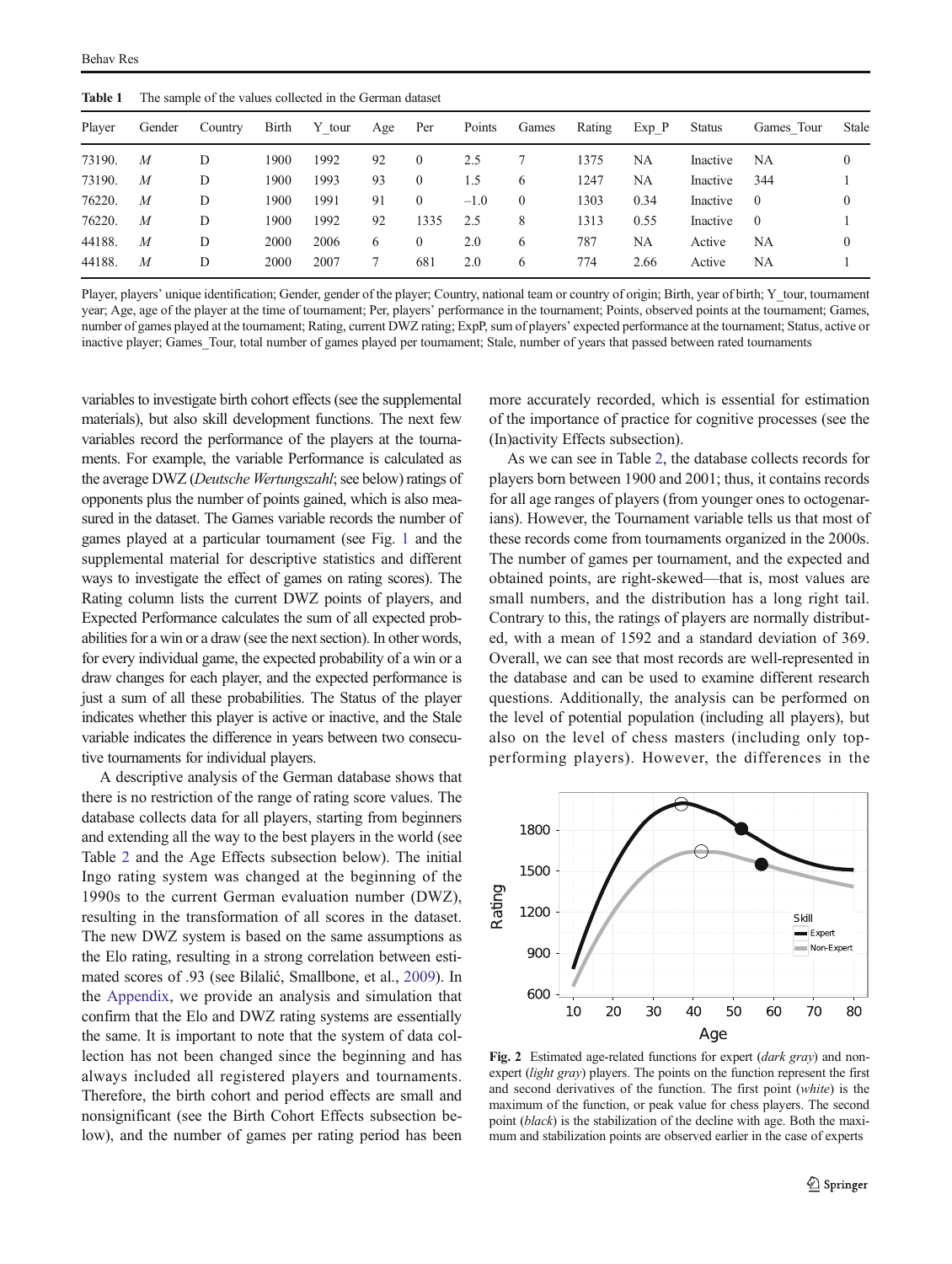<span id="page-5-0"></span>

| Descriptive statistics for the variables in the dataset<br><b>Table 2</b> |  |  |  |  |  |
|---------------------------------------------------------------------------|--|--|--|--|--|
|---------------------------------------------------------------------------|--|--|--|--|--|

|                      | Mean | Median | SD             | Min      | Max  |
|----------------------|------|--------|----------------|----------|------|
| Birth                | 1963 | 1964   | 18.7           | 1900     | 2001 |
| Tour year            | 2000 | 2000   | 4.2            | 1981     | 2007 |
| Age                  | 37   | 35     | 18.1           | 5        | 95   |
| Games                | 5.6  | 6      | 3.03           | $\theta$ | 91   |
| Rating               | 1592 | 1628   | 369.1          | 1        | 2813 |
| Performance          | 1145 | 1466   | 813            | $\theta$ | 3931 |
| Expected performance | 2.8  | 2.7    | 1.8            | $\theta$ | 63.8 |
| Points               | 2.7  | 2.5    | $\mathfrak{D}$ | $-1$     | 39   |

Birth, year of the player's birth; Tour\_year, tournament year; Age, age of the player; Games, number of games played at the tournament; Rating, current DWZ rating at the tournament; Performance, performance of the player at the tournament; Expected performance, sum of expected performance for each individual game at the tournament; Points, number of points each player scored at the tournament

distributions of different variables imply that one should be careful when analyzing and modeling the data.

## Illustrative examples

The German database can be used in different ways, but here we provide practical analyses on the topics of skill development over the years, birth cohort effects, the influence of expertiserelated activity and inactivity on skill, and the gender differences. Because of space constraints, all R codes and estimated coefficients from the analysis can be found in the supplemental materials, where the German database can also be downloaded ([https://osf.io/4zce8/\)](https://osf.io/4zce8/). Moreover, in the supplemental materials we describe how skill development over the years can be analyzed with a step-by-step approach, which starts from linear models, moves to linear mixed-effect modeling and polynomial models, and finally includes nonlinear models (generalized additive mixed models). Every analysis is followed by inspection of the model, interpretation of the effects, and critique of the model, and at the end we provide practical advice about this type of modeling. Here we present the main results from the models, together with their interpretation.

#### Age effects

Chess has often been used to study expertise and the development of skill across the lifespan. Most of the studies in the domain have focused on the "age is kinder to the initially more able" hypothesis, which postulates that more-able people (experts) decline less over the years than do their less-able peers (nonexperts). For example, Roring and Charness ([2007;](#page-13-0) see also Almuhtadi [2011](#page-11-0)) used the FIDE database of chess players to investigate the difference between the age-related declines of expert and nonexpert chess players. They observed that chess

experts experience a smaller decline in later years than do nonexpert players. We used linear mixed-effect modeling (Baayen, Davidson, & Bates [2008](#page-11-0); Bates, [2005](#page-11-0); Bates, Maechler, Bolker, & Walker [2015;](#page-11-0) Fang, [2011;](#page-12-0) Gelman, Carlin, Stern, & Rubin, [2014;](#page-12-0) Gelman & Hill, [2007](#page-12-0); Kuznetsova, Brockhoff, & Christensen, [2013;](#page-12-0) Pinheiro & Bates, [2006](#page-12-0)) on the German database of chess players and showed that the "age is kinder to the initially more able^ hypothesis should be updated to take into account the tail of the age-related function (Vaci, Gula, & Bilalić, [2015](#page-13-0); see the section Is Age Kinder to the Initially More Able? in the supplemental materials for coefficient estimations). In particular, experts stabilize their decline in later years. On the one hand, the decline of experts is proportional to their increase to the peak, making the decline more pronounced than that of lesser players. On the other, the postpeak decline starts to stabilize after a certain point, and the point at which experts' decline starts to stabilize occurs sooner than among nonexperts (see Fig. [2\)](#page-4-0). Age may be crueler to experts when we compare immediate declines from the pinnacle; however, their accumulated knowledge obtained though practice helps experts to preserve their skill as they get older.

#### Birth cohort effects

It should be kept in mind, with reference to chess datasets, that the observations are not completely longitudinal. Most people play during one period of their lives after which they stop completely, or they may resume playing later in life. Additionally, the logistical procedures behind the data collection have changed over the years. For example, the threshold for including chess players in FIDE has decreased from 2200 to 1500 Elo points. This usually results in a strong correlation between birth cohorts, age, and time periods (Fooken, [1990;](#page-12-0) Glenn, [1976](#page-12-0)). An additional challenge is that society and technology are rapidly changing as more materials for studying and practicing chess become available. This may result in a faster increase of underrated younger players, who take more points from older chess players. Regardless of how birth cohort data are examined, these effects may be confounded with one another (Glenn, [1976;](#page-12-0) Mason, Mason, Winsborough, & Poole, [1973\)](#page-12-0). That is, age trends can be influenced by changes in logistical procedures (period effects) and by changes in society (birth cohort effects). Therefore, it is of interest to examine whether these effects remain strong in the case of the German database.

In the case of chess datasets, there are no data for the whole lifespans of players. In the German database, data are collected for players born between the years 1900 and 2001, and for tournaments played from 1981 until 2007. This results in the data collected ranging from approximately 1 to 25 years of play for different players ( $M = 6.9$ ,  $SD = 5.1$ ). Here, we investigated whether the aging function changes in different birth cohorts by dividing players into three groups: (1) players born after 1980, (2) players born between 1940 and 1980, and (3)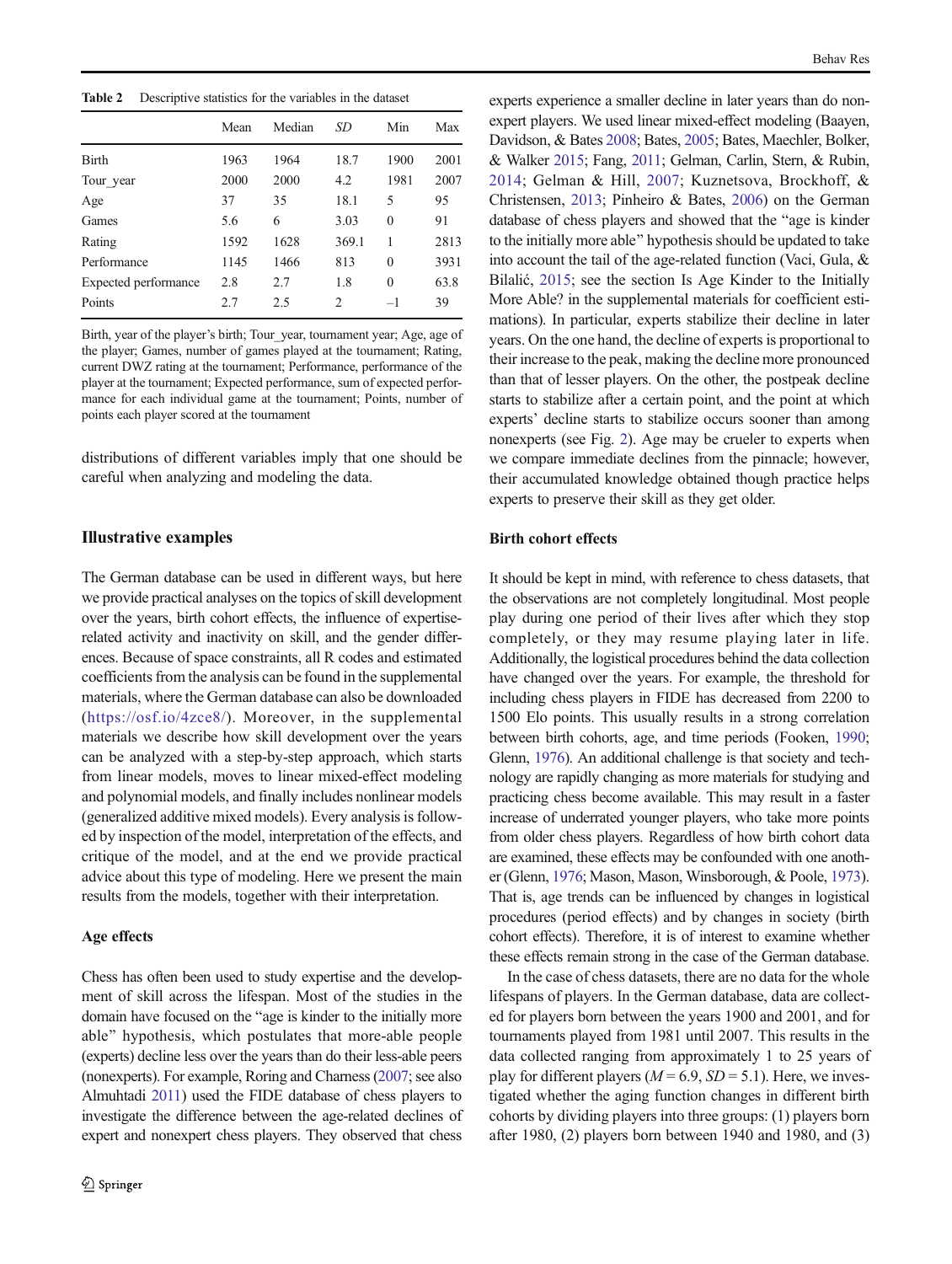players born before 1940. This resulted in 39,077 players between 5 and 27 years of age ( $M = 15.2$ ,  $SD = 3.4$ ) in the first group, 74,811 individuals between 10 and 67 years of age (M  $= 37.7$ ,  $SD = 11.8$ ) in the second group, and 17,259 individuals between 46 and 95 years of age ( $M = 66.9$ ,  $SD = 6.4$ ) in the third group.

We used generalized additive models (GAMs) to fit a nonlinear regression for the skill function over the age of chess players (Hastie & Tibshirani, [1990](#page-12-0); Marx & Eilers, [1998](#page-12-0); van Rij, Hollebrandse, & Hendriks, [in press;](#page-13-0) Wood, [2006](#page-13-0)). GAMs use spline smoothing over the rating scores, capturing every nonlinear trend in the data (for more details, see the Generalized Additive Mixed Modeling section in the supplemental materials). In this way, we get a function that is most truthful to the real trends in the raw data. The results presented in Fig. [3](#page-7-0) show that birth year does not confound the skill function across the age groups—the three cohorts align with each other almost perfectly (see the Birth Cohort Effects section in the supplemental materials for coefficient estimations). There are small differences in the tails of the functions, but this is expected, since the tails of the functions contain fewer players on which to base the estimates (see the lower graph for probability density functions, the relative likelihoods for the variable to take on given values).

We also investigated whether younger players have a stronger increase of rating scores at the beginnings of their careers than do older players. The older group consisted of all players born between 1970 and 1985, and the younger group was made up of people born after 1985. The linear mixed-effect regression (Baayen et al., [2008](#page-11-0); Baayen & Milin, [2010](#page-11-0); Bates, [2005;](#page-11-0) Radanović & Vaci, [2013](#page-12-0)) was fitted to the increases of the function before the peak for young and old players using the lme4 package in R (Bates et al., [2015](#page-11-0); R Development Core Team, [2013\)](#page-12-0).

The results show that the increases before the peak differ between older and younger players in the dataset (see Fig. [4\)](#page-7-0). Younger players in the dataset start with lower ratings and have a steeper increase to the peak, whereas older players start with a higher rating and increase more slowly. This effect can be interpreted as an increased number of young, inexperienced players enrolling in competition, and therefore lowering the starting ratings. Due to the increased availability of chess materials in the last few decades, young players also tend to develop faster than players from previous decades. However, this result may also indicate a possible trade-off between initial skill and increase of this skill. In our previous study, we showed on the individual level that chess players who have stronger starting positions experience a shallower increase to the peak, whereas players who have a weaker rating increase at a higher rate (see Vaci et al., [2015\)](#page-13-0).

#### (In)activity effects

Previous studies in the domain of expertise have proposed that one needs to be immersed in a domain for about 10 years to become an expert, the so called "10-year rule" (Ericsson et al., [1993](#page-12-0); Ericsson & Charness, [1994;](#page-12-0) Simon & Chase, [1973;](#page-13-0) Simon & Gilmartin, [1973\)](#page-13-0). Currently there are debates about what kind of activity leads to improvement of performance (Baker, Côté, & Abernethy [2003](#page-11-0); Campitelli & Gobet, [2008;](#page-11-0) Charness et al., [2005](#page-11-0); Ericsson et al., [1993](#page-12-0); Gobet & Campitelli, [2007;](#page-12-0) Hambrick et al., [2014](#page-12-0); Sloboda, Davidson, Howe, & Moore, [1996\)](#page-13-0), but hardly anyone disputes the fact that activity is necessary to acquire skill. The German database collects records for tournament activity—that is, games played, which can be defined as expertise-related activity (Vaci et al., [2015](#page-13-0)). To get a better picture of the influence of activity on expertise, we investigated how both activity and inactivity affect the rating scores. We calculated the time difference between logged tournaments for each player, the measure we call "stale play," because it illustrates the inactivity time span. We again fitted GAMs on the rating scores of the players using tensor<sup>1</sup> interactions of the age of players and activity (number of games played for each player in 1 year). Additionally, we investigated the change of rating scores for each player across the values of stale play, which is the inactivity measure [see the (In)activity Effects section in the supplemental materials for coefficient estimations].

The results show that activity changes the age-related function: More activity results in smaller declines of rating scores, and vice versa. In Fig. [5](#page-8-0), the x-axis indicates the ages of players, the y-axis shows their activity in tournaments, and the colors in the graph indicate changes of DWZ ratings, with darker colors representing lower DWZ scores and brighter colors representing higher scores. Additionally, the red lines in the graph (contour line or isoline) indicate a curve along which the function has a constant value. When these lines are closer together, the magnitude of the change is larger. In this case, they represent areas with the same rating. The influence of the players' ages on the changes of ratings is evident from the lower half of the graph, when we follow contour lines over the ages of players. The players start with a DWZ rating around 800 points when they are 10 years old; around the age of 20 they increase to 1300 points, after which their scores improve to approximately 1600 points at around 30 years old. In their 40s a slow decline of

<sup>&</sup>lt;sup>1</sup> Tensor product functions are nonparametric, in the sense that we are not interested in the parameters, but rather in how well these smoothing parameters capture the behavior of a surface. In this way, we modeled wiggly surfaces resulting from this interaction; the reader is referred to Wood ([2006](#page-13-0)). We used the restricted maximum likelihood option of the MGCV package (Wood, [2006](#page-13-0)) to obtain an optimal balance between undersmoothing and oversmoothing.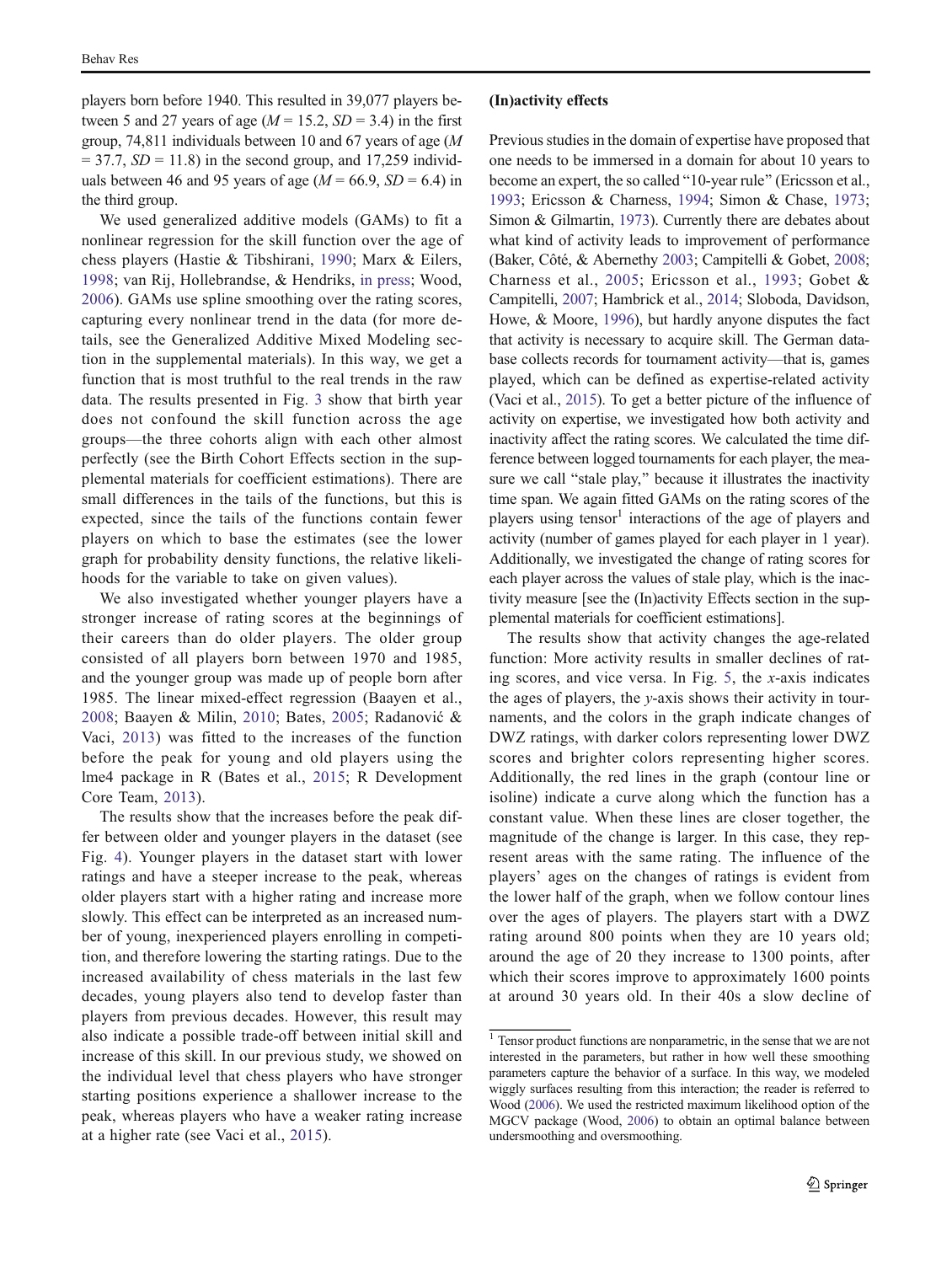<span id="page-7-0"></span>

Fig. 3 Birth cohort differences across the age-related skill function. The upper graph shows changes of rating scores ( $v$ -axis) over different ages (x-axis) for three different birth cohorts (color groups). The first group are all players born in the period 1980–2007 (dark gray), the second group are players born in the period 1940–1980 (light gray), and the third group are players born in the period 1900–1940 (black). The lower graph shows

DWZ points begins, which stabilizes around 70 years old with less than 1500 points. However, the effect of tournament activity changes this development, which is observed in the upper half of the graph. In the case of younger players (until their 20s), playing more games increases performance rapidly: We can see a steep increase of ratings from 800 to 1300. This is also evident for players across all ages, but with a shallower increase. Interestingly, the analysis shows a possible expertise window that is related to both age and practice. The players in their early 30s who play approximately 40 games per year have more than 2000 DWZ points. This expertise window covers players from their late 20s until the end of their 30s and strongly depends on activity. After their 30s, DWZ rating scores decline from 1800 to 1600 for players. Importantly, if the once-declining players increase their play from 10 to 30 games per year, this decline slows down, illustrating the preserving effects of immediate activity, shown as a contour line that rises with activity around 40 years of age.

Results for the effect of inactivity show that the longer the time span between tournament games, the more that players decline later (see Fig. [6](#page-8-0)). This decline follows a negative logarithmic function—that is, inactivity is strong at the beginning, taking many points from players. However, the decline of rating scores due to inactivity becomes stable; thus, the effect of being inactive for 5 years is no different from that of being inactive for 4 years.

## Gender differences

Gender differences could also be investigated using the database. We included the Gender factor in the previous

the probability density distributions of age separately for the three birth groups, where the y-axis shows probability density function values—that is, the relative likelihood for the age variable to take on a given value. The probability density functions show that the players in the second (light gray) and third (black) groups have wider spreads on the age variable than do the players in the first group (dark gray)

GAM analysis (see the Gender Differences section in the supplemental materials). In this way, we adjusted the previously modeled tensor interaction between age and games on rating scores for each level of the gender variable. As we mentioned previously, there are more male than female players (only 6.3 % of the database are female players). However, both genders are well represented in the database, since there are 123,358 male and 7,789 female players. The results from our GAM models show that the interaction effect between age and activity is less wiggly in the case of female players  $\text{(edf}_{\text{female}} = 21.6, \text{ edf}_{\text{male}} = 23.52).$ 



Fig. 4 Increases before the peak for two birth cohorts. The first group are older players (light gray) born between 1970 and 1985, whereas the second group are younger players (black) born between 1985 and 2000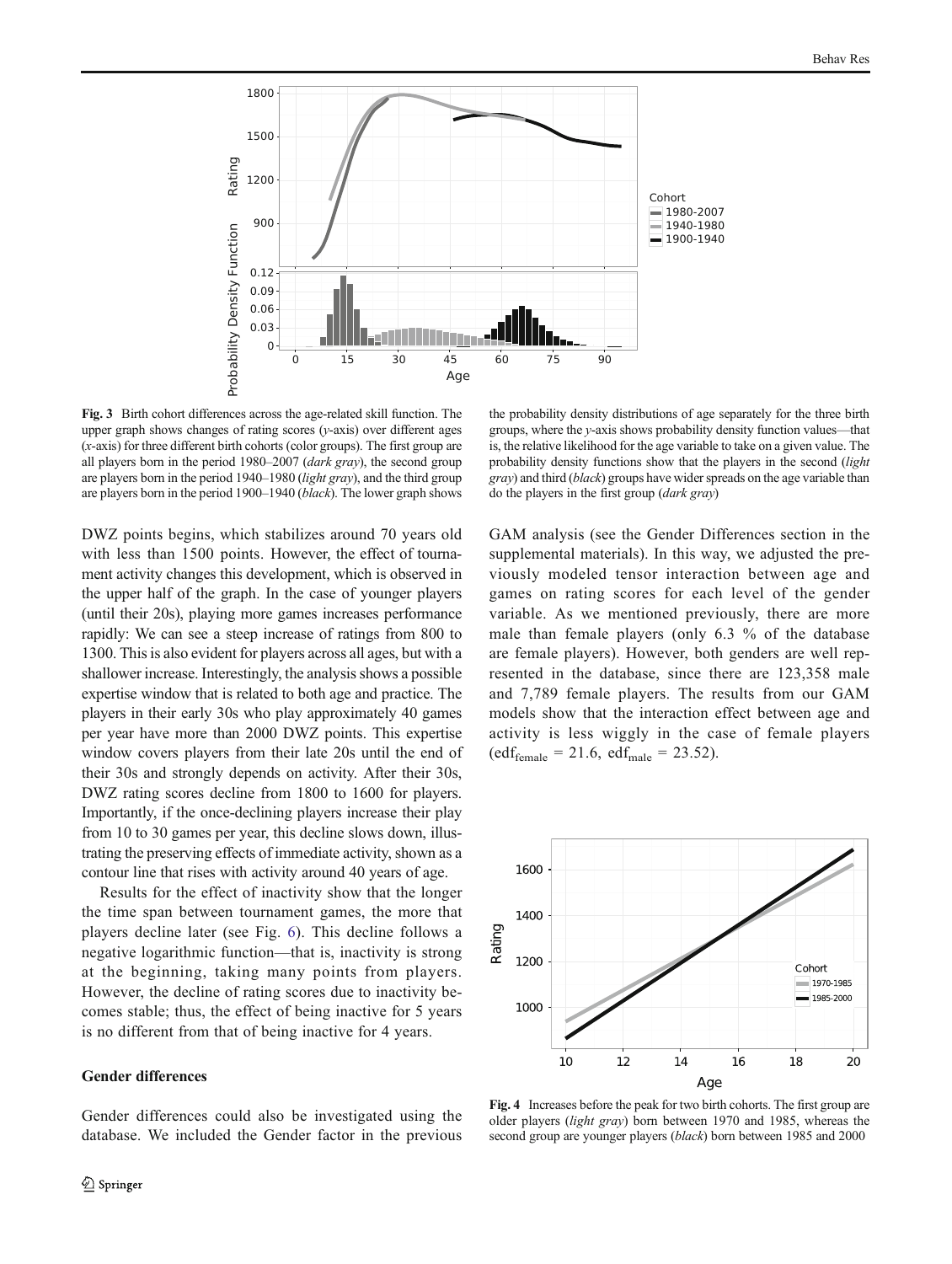<span id="page-8-0"></span>

Fig. 5 Interaction of age and tournament play for rating scores. The ages of players are presented on the x-axis, and tournament activity is presented on the y-axis. The colors in the graph present changes of rating scores: Darker colors are areas with lower rating scores (approximately a 700 rating), whereas brighter colors represent increases of DWZ scores (up to 2100 rating points). The contour lines (red) in the graph show areas along which players have constant rating scores

The effects of age and activity for different genders can be interpreted from Fig. [7](#page-9-0) (men on the left side, women on the right). The x-axis represents the ages of players, the  $y$ -axis shows activity in tournaments, and the colors in the graph indicate changes of ratings, with darker colors representing lower DWZ scores and brighter colors representing higher scores. As in the previous case, the red lines indicate areas where the function has constant values. The male players start with a rating of around 700 points when they are 10 years old, as compared with women, who start with approximately 650 points. Around the age of 20, both groups increase to 1300 points, after which their scores improve to approximately 1600 points by around 30 years. This increase is more pronounced for men. Beginning in their 40s,a slow decline of DWZ points stabilizes around 70 years with less than 1500 Elo points.

The effect of tournament activity changes this development, which is observed in the upper half of the graph. Both women and men increase considerably in skill when they are young; thus, at this age the skill acquisition period does not change between genders. In contrast, the previously identified window of expertise, which occurs between the end of the 20s and the late 30s, changes between genders. Women need a smaller amount of activity (number of played games per year) to reach this window. Compared with men, who need around 43 games played per year to reach DWZ ratings of 2000, women need approximately 33 games per year. After their 30s, there is a decline of rating scores for all players. But the previously identified preserving effects of immediate activity—that is, when players increase the number of games they play per year—cannot be identified in the case of women. In other words, female players observe a stronger decline of rating scores later in life. Overall, the differences between genders are not that strong in the case of the German database, at least not in the case of this analysis.

## Conclusion

The German database offers one of the best longitudinal datasets available for use in psychological research. It does not suffer from the methodological problems inherent in other publicly available databases, such as FIDE (Howard, [2008\)](#page-12-0). It opens new possibilities for the investigation of the multiple factors underlying expertise and skill acquisition with an archival approach. On the other hand, the social factors behind chess performance can also be measured and extracted from this type of dataset. For example, researchers can examine dropout rates and the factors that influence players to stop participating in tournaments. Information about players can also be used to investigate topics such as gender differences.

We believe that the German database provided here is a clear improvement on the previously employed FIDE dataset. That said, it is important to note some restrictions of the German



Fig. 6 Effect of inactivity in play on declines of rating scores. The y-axis shows changes of standardized ratings for every player, whereas the xaxis shows inactivity, or the time between rated tournaments in years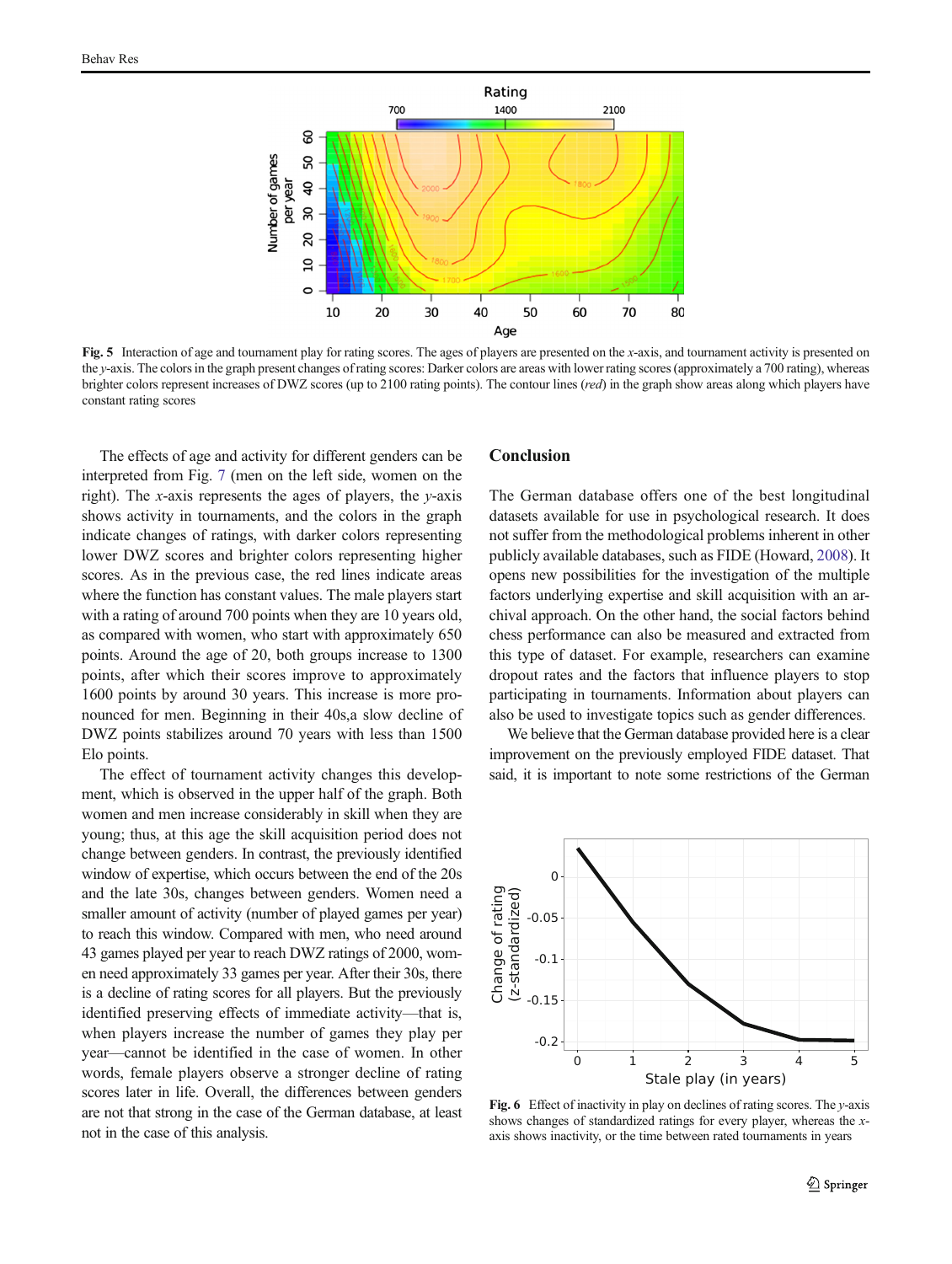<span id="page-9-0"></span>

Rating (women) 659 1398 2137 60 Number of games per year 50  $\overline{40}$ 30 20  $\overline{C}$  $\circ$ 20 30 40 50 60 70 80 10 Age

Fig. 7 Interaction of age and tournament play on rating scores for men  $(left)$  and women (*right*). The ages of players are presented on the *x*-axis, and tournament activity is presented on the y-axis. The colors in the graph

present changes of rating scores, with darker colors showing areas with lower rating scores (approximately a 700 rating), and brighter colors representing increases in Elo scores (up to 2100 rating points)

database that may not be present for the FIDE database. The German database is restricted to players from Germany, unlike the FIDE database, which includes international players. This prevents intercultural studies, such as the clever study carried out by Chassy and Gobet [\(2015](#page-11-0)), who used the FIDE database to investigate cultural differences in risk taking across different countries and religions (see also Gobet & Chassy, [2008\)](#page-12-0). The FIDE database suffers from a number of methodological problems, and therefore may not be of much use for tackling a number of the topics we described above. However, its international scope makes it suitable for investigating cultural differences. In other words, both databases have their advantages, and the database choice does not depend on general preference, but rather on which database can provide better resources for answering the question at hand.

The archival approach described here has its positive and negative sides, when compared to the experimental approach. In the case of the chess datasets, one loses the possibility to experimentally control for factors behind skill development or other topics that we have illustrated in the article. In the experimental approach, researchers try to control potential confounds in advance (before running the experiment). This is not possible in the case of an archival approach, in which potential data confounds already reside in the data. On the positive side, the number of observations collected in the database eliminates doubts about low statistical power (Maxwell, [2004\)](#page-12-0). Psychologists usually deal with multidimensional problems, in which multiple factors interact to influence the process of interest. The number of different measures and the number of observations in the archival approach provide us with the possibility to model data and see how these factors interact, in contrast with the experimental approach, in which one would need numerous experiments to achieve this ability. In other words, the archival approach may not only be more efficient, but also may be more ecologically valid than the experimental approach.

Researchers can also perform their analyses in various ways because of the large sample size. Previous studies have shown that bootstrapping and "slicing" the dataset—that is, identifying individuals with certain conditions and comparing effects within the group—could be an effective way to analyze these data (see Stafford & Dewar, [2013](#page-13-0)). In our previous study, we showed that multilevel modeling and cross-validations can be used to make effective models (see Vaci et al., [2015](#page-13-0)). Finally, here we showed how nonlinear regression analysis and data exploration methods could be used to investigate theoretical and data-driven effects (see also Keuleers & Balota, [2015\)](#page-12-0).

The German database offers one of the best longitudinal datasets available for use in psychological research. It complements the currently prevailing experimental expertise approach by opening up new possibilities for the investigation of the multiple factors underlying expertise and skill acquisition with the archival approach. Our hope is that by offering the database for download and providing practical examples of possible analyses (together with R codes for the analyses and a step-by-step tutorial), we will entice researchers to use these data, which may give answers to many questions that one could not answer with other available data.

Acknowledgments Open access funding provided by University of Klagenfurt.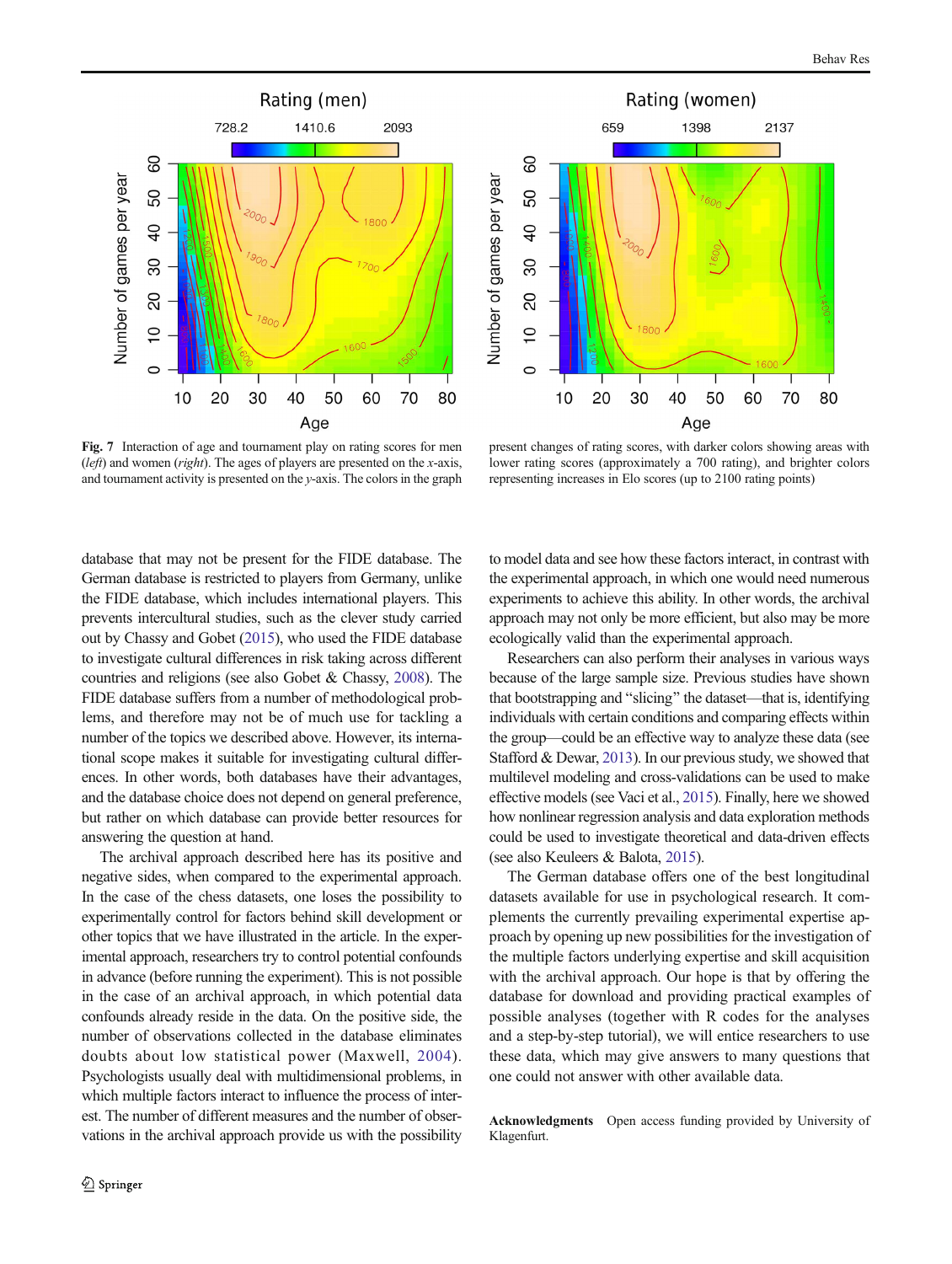<span id="page-10-0"></span>Author note This work was supported by Talent Austria OeAD– GmbH Grant, Austrian Federal Ministry of Science, Research and Industry, granted to N.V. and by OeNB Project (#16449) granted to M. B.

#### Appendix: DWZ versus Elo ratings

Chess skill is measured on a continuous (interval) scale, which reflects the performance of players against other players. The most common measure is the Elo rating, named after the mathematician Arpad Elo, who introduced this type of measurement in chess (Elo, [1978](#page-12-0)). The Elo rating is inferred from paired comparisons—that is, player-versus-player outcomes. The Elo rating increases or decreases on the basis of game outcomes; in particular, after every game, the winning player takes points from the losing player. The formula used to update the ratings in the case of the international database (FIDE) is  $R'_a = R_a +$  $K(S_a - E_a)$ , where  $R_a$  is the current score, K is the adjustment factor for the sensitivity of change, and  $S_a$  and  $E_a$  are the observed and expected scores, respectively. Compared with the FIDE database, the German database calculates performance using the Deutsche Wertungszahl ("German evaluation number"), or DWZ. The DWZ is calculated in the following way:

$$
R_{a}^{'} = R_{a} + \frac{800}{K+n} * (S_{a} - E_{a}).
$$

Both datasets calculate the observed and expected outcomes in the same manner. In the case of the expected outcomes, both datasets use the following formula:

$$
E_a = \frac{1}{1 + 10^{(R_b - R_a)/400}},
$$

where  $R_a$  and  $R_b$  represent the rating points of two players. The expected score is calculated for each player in the paired match and represents the probability of obtaining a win or a draw. In cases in which a player's observed tournament performance exceeds his or her expected scores, the Elo rating is adjusted upward, and vice versa. In the case of observed outcomes, a win is coded as 1, a draw as .5, and a loss as 0 points.

The main difference between the formulas is in the calculation of the adjustment or development factor  $(K$  factor). The K factor is set up as three possible values in the FIDE database: (1)  $K = 40$  for a new player who has a rating below 2300 and fewer than 30 games played, or a player younger than 18 years old; (2)  $K = 20$  for players with a rating below 2400 Elo points; and (3)  $K = 10$  for players with at least 2400 Elo points and at least 30 games played. The  $K$  factor in the case of the DWZ rating consists of the fundamental value  $E_0$ , the acceleration factor  $a$ , and the braking value  $B$ ,

and follows the formula  $K = a * E_0 + B$ . The fundamental value is calculated with

$$
E_o = \left(\frac{R_a}{1000}\right)^4 + J
$$

where J depends on the age of the player ( $J = 5$  for players up to 20 years old,  $J = 10$  for players between 21 and 25, and  $J =$ 15 for players above 25). The acceleration factor  $(a)$  helps younger players improve faster, and it is calculated

$$
a=\frac{R_a}{2000}
$$

only if the player is less than 20 years old and has achieved more points than expected; otherwise, this value is set to 1. Finally, the braking value  $(B)$  adjusts the decrease of weak players and is calculated  $B = e^{\frac{1300 - R_a}{150}} - 1$  for players with a rating under 1300 and who achieve less than or equal to their expected points. One would think that a difference in the calculation of ratings should also result in different rating scores, rendering the rating systems not comparable. However, here we show that this is not the case, and that both rating systems give essentially the same outcomes.

To investigate whether the outcomes of the two rating systems are comparable, we simulated three different datasets. In the first dataset, we simulated 100 paired matches between players with different rating scores; that is, we randomly sampled 2,000 values in the range from 800 to 2800 that represented the Elo ratings for 2,000 different players. In the second step, we randomly assigned these players into pairs and assumed that each pair was playing only one game in that rating period, in which one of them has to win—the possibility of a draw being excluded. We kept the  $K, J$ , and a values constant to investigate possible different outcomes from the main part of the formulas. In the third step, we simulated random outcomes that occurred in these chess matches, assigning 1 point for a win and 0 points for a loss. Finally, we updated the rating scores using both formulas, FIDE and DWZ, taking into account the expected and observed outcomes in the simulated matches. The results showed that the correlation between the updated ratings calculated with the international chess system and the DWZ system is .999. The ratings calculated with the two systems presented only small differences ( $M = 5.10$ ,  $SD =$ 5.74, Min =  $0.0007$ , Max =  $21.67$ ).

In the second dataset, we repeated the procedure used in the first one. Importantly, besides simulating the rating scores for 2,000 different players, we also simulated their hypothetical ages, from 10 to 80 years. This additional variable enabled adjustment of the  $K$ ,  $J$ , and  $a$  values for every paired match. As in the previous case, we randomized the outcomes of the matches and updated the rating scores for both players in each paired match. We obtained a pattern similar to the one in the first simulation, with a correlation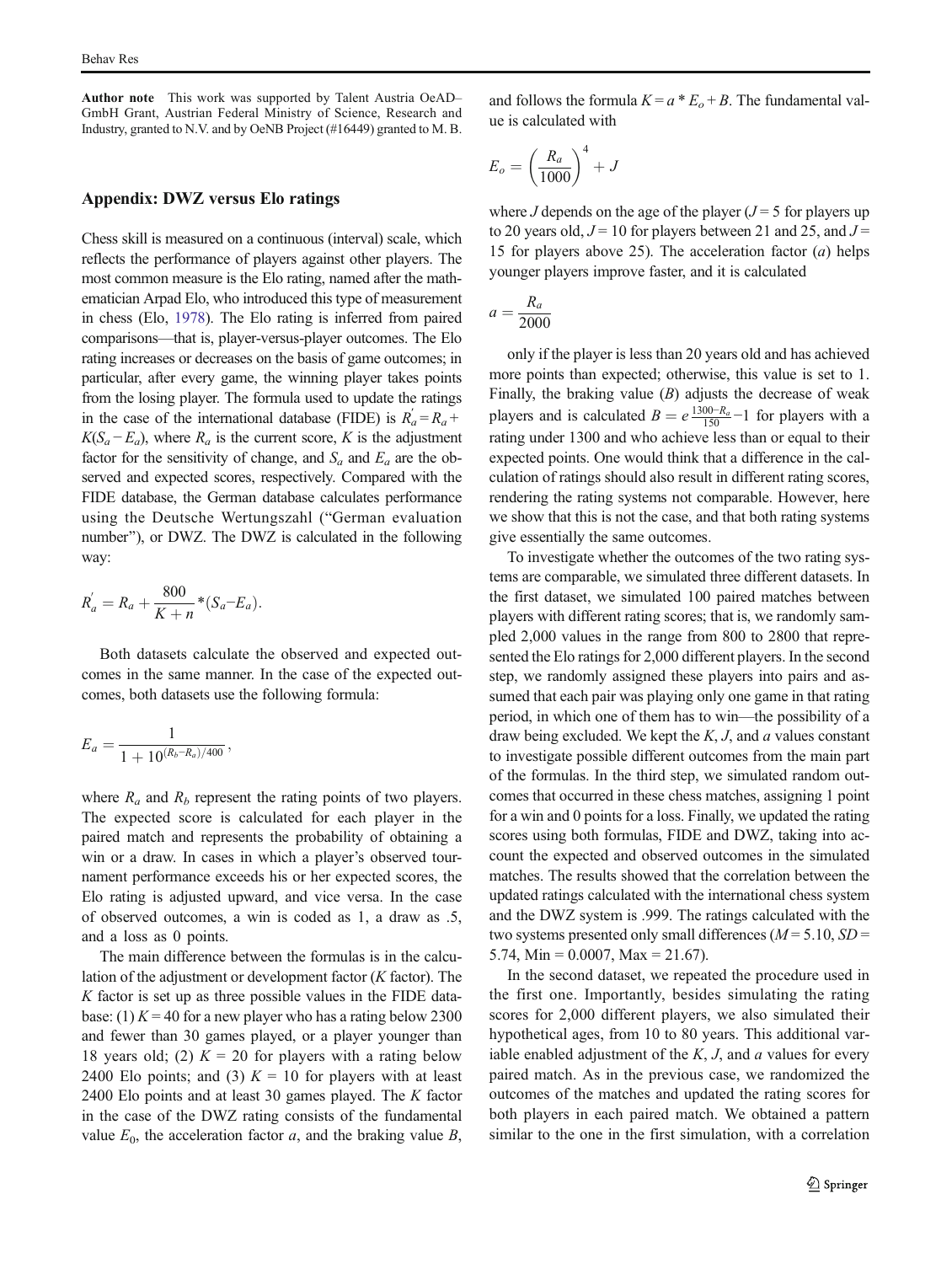<span id="page-11-0"></span>

Fig. A1 Comparison of the two methods for calculating chess ratings: German evaluation number (DWZ, black) and the Elo method (gray)

of .999, but with larger differences in the updated ratings (M  $= 9.20, SD = 13.15, Min = 0.0002, Max = 113.26.$ 

Finally, in the third dataset we simulated the rating scores for four different players, assuming that they were playing throughout their lifetimes (starting at 10 and finishing at 80 years). The rating scores over the age range were simulated by using coefficients from the linear mixed-effect model fitted for the Vaci et al. ([2015\)](#page-13-0) study. The main assumption was that the first person was playing paired matches with the three other players. As in the previous datasets, we randomized the outcomes, assigning 1 for a win or 0 for a lost match. The two different types of rating scores calculations resulted in similar outcomes (see Fig. A1). The correlation between the two updated rating scores was .998, with small differences ( $M = 5.04$ ,  $SD =$ 4.96, Min =  $0.22$ , Max =  $23.17$ ). Taking everything into account, the results show that the two systems used in different datasets to calculate and update the rating scores produce rather similar patterns of rating scores, with very small differences between them.

Open Access This article is distributed under the terms of the Creative Commons Attribution 4.0 International License (http:// creativecommons.org/licenses/by/4.0/), which permits unrestricted use, distribution, and reproduction in any medium, provided you give appropriate credit to the original author(s) and the source, provide a link to the Creative Commons license, and indicate if changes were made.

#### **References**

- Almuhtadi, K. (2011). Age trends in chess: Is aging kinder to the initially more able? Retrieved from [http://thesis.lakeheadu.ca:8080](http://thesis.lakeheadu.ca:8080/handle/2453/313) [/handle/2453/313](http://thesis.lakeheadu.ca:8080/handle/2453/313)
- Baayen, R. H., Davidson, D. J., & Bates, D. M. (2008). Mixed-effects modeling with crossed random effects for subjects and items. Journal of Memory and Language, 59, 390–412. doi:[10.1016/j.](http://dx.doi.org/10.1016/j.jml.2007.12.005) [jml.2007.12.005](http://dx.doi.org/10.1016/j.jml.2007.12.005)
- Baayen, R. H., & Milin, P. (2010). Analyzing reaction times. International Journal of Psychological Research, 3(2), 12–28.
- Baker, J., Côté, J., & Abernethy, B. (2003). Sport-specific practice and the development of expert decision-making in team ball sports. Journal of Applied Sport Psychology, 15, 12–25.
- Bates, D. (2005). Fitting linear mixed models in R. R News, 5, 27–30.
- Bates, D., Maechler, M., Bolker, B., & Walker, S. (2015). lme4: Linear mixed-effects models using Eigen and S4 (R package version 1.1-9). Retrieved from <https://cran.r-project.org/package=lme4>
- Bilalić, M., Langner, R., Erb, M., & Grodd, W. (2010). Mechanisms and neural basis of object and pattern recognition: A study with chess experts. Journal of Experimental Psychology: General, 139, 728– 742. doi[:10.1037/a0020756](http://dx.doi.org/10.1037/a0020756)
- Bilalić, M., & McLeod, P. (2006). How intellectual is chess?—A reply to Howard. Journal of Biosocial Science, 38, 419–421.
- Bilalić, M., & McLeod, P. (2014). Why good thoughts block better ones. Scientific American, 310, 74–79.
- Bilalić, M., McLeod, P., & Gobet, F. (2007a). Does chess need intelligence?—A study with young chess players. Intelligence, 35, 457–470.
- Bilalić, M., McLeod, P., & Gobet, F. (2007b). Personality profiles of young chess players. Personality and Individual Differences, 42, 901–910.
- Bilalić, M., McLeod, P., & Gobet, F. (2008a). Inflexibility of experts— Reality or myth? Quantifying the Einstellung effect in chess masters. Cognitive Psychology, 56, 73–102.
- Bilalić, M., McLeod, P., & Gobet, F. (2008b). Why good thoughts block better ones: The mechanism of the pernicious Einstellung (set) effect. Cognition, 108, 652–661.
- Bilalić, M., McLeod, P., & Gobet, F. (2009). Specialization effect and its influence on memory and problem solving in expert chess players. Cognitive Science, 33, 1117–1143.
- Bilalić, M., McLeod, P., & Gobet, F. (2010). The mechanism of the Einstellung (set) effect a pervasive source of cognitive bias. Current Directions in Psychological Science, 19, 111–115.
- Bilalić, M., Smallbone, K., McLeod, P., & Gobet, F. (2009). Why are (the best) women so good at chess? Participation rates and gender differences in intellectual domains. Proceedings of the Royal Society B, 276, 1161–1165.
- Bilalić, M., Turella, L., Campitelli, G., Erb, M., & Grodd, W. (2012). Expertise modulates the neural basis of context dependent recognition of objects and their relations. Human Brain Mapping, 33, 2728–2740.
- Campitelli, G., & Gobet, F. (2004). Adaptive expert decision making: Skilled chess players search more and deeper. Journal of International Computer Games Association, 27, 209–216.
- Campitelli, G., & Gobet, F. (2008). The role of practice in chess: A longitudinal study. Learning and Individual Differences, 18, 446–458.
- Campitelli, G., & Gobet, F. (2011). Deliberate practice necessary but not sufficient. Current Directions in Psychological Science, 20, 280-285.
- Campitelli, G., & Speelman, C. (2013). Expertise paradigms for investigating the neural substrates of stable memories. Frontiers in Human Neuroscience, 7, 740. doi[:10.3389/fnhum.2013.00740](http://dx.doi.org/10.3389/fnhum.2013.00740)
- Chabris, C. F., & Glickman, M. E. (2006). Sex differences in intellectual performance: Analysis of a large cohort of competitive chess players. Psychological Science, 17, 1040–1046.
- Charness, N., Reingold, E., Pomplun, M., & Stampe, D. M. (2001). The perceptual aspect of skilled performance in chess: Evidence from eye movements. Memory & Cognition, 29, 1146–1152.
- Charness, N., Tuffiash, M., Krampe, R., Reingold, E., & Vasyukova, E. (2005). The role of deliberate practice in chess expertise. Applied Cognitive Psychology, 19, 151–165.
- Chase, W. G., & Simon, H. A. (1973). Perception in chess. Cognitive Psychology, 4, 55–81.
- Chassy, P., & Gobet, F. (2015). Risk taking in adversarial situations: Civilization differences in chess experts. Cognition, 141, 36–40.
- Connors, M. H., Burns, B. D., & Campitelli, G. (2011). Expertise in complex decision making: The role of search in chess 70 years after de Groot. Cognitive Science, 35, 1567–1579.
- De Groot, A. D. (1978). Thought and choice in chess (2nd ed.). Mouton: The Hague.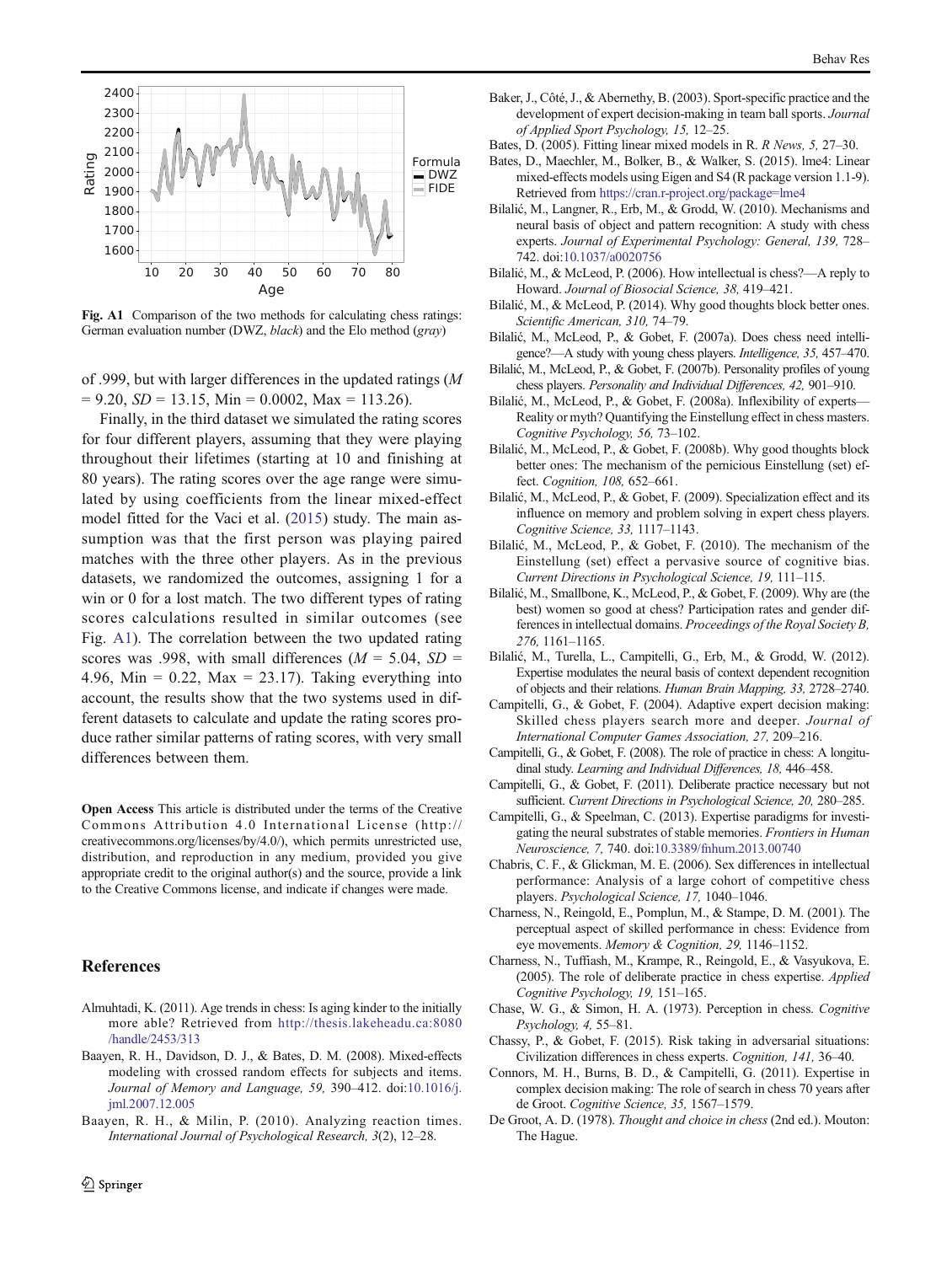- <span id="page-12-0"></span>De Groot, A. D., Gobet, F., & Jongman, R. W. (1996). Studies in the heuristics of the professional eye. Assen: Van Gorcum.
- Elo, A. E. (1978). The rating of chess players, past and present: Vol. 3.. London: B. T. Batsford. Retrieved from [www.getcited.](http://www.getcited.org/pub/101876597) [org/pub/101876597](http://www.getcited.org/pub/101876597)
- Ericsson, K. A., & Charness, N. (1994). Expert performance: Its structure and acquisition. American Psychologist, 49, 725–747. doi[:10.1037](http://dx.doi.org/10.1037/0003-066X.49.8.725) [/0003-066X.49.8.725](http://dx.doi.org/10.1037/0003-066X.49.8.725)
- Ericsson, K. A., Krampe, R. T., & Tesch-Römer, C. (1993). The role of deliberate practice in acquisition of expert performance. Psychological Review, 100, 363–406. doi[:10.1037/0033-295X.100.2.363](http://dx.doi.org/10.1037/0033-295X.100.2.363)
- Fang, Y. (2011). Asymptotic equivalence between cross-validations and Akaike information criteria in mixed-effects models. Journal of Data Science, 9, 15–21.
- Fooken, I. (1990). Partnerverlust im Alter. In P. Mayring & W. Saup (Eds.), Entwicklungsprozesse im Alter (pp. 57–73). Stuttgart: Kohlhammer.
- Gaschler, R., Progscha, J., Smallbone, K., Ram, N., & Bilalić, M. (2014). Playing off the curve—Testing quantitative predictions of skill acquisition theories in development of chess performance. Frontiers in Psychology, 5, 923. doi[:10.3389/fnhum.2014.00923](http://dx.doi.org/10.3389/fnhum.2014.00923)
- Gelman, A., Carlin, J. B., Stern, H. S., & Rubin, D. B. (2014). Bayesian data analysis (vol. 2). Boca Raton: Chapman & Hall/CRC Press.
- Gelman, A., & Hill, J. (2007). Data analysis using regression and multilevel/ hierarchical models. Cambridge: Cambridge University Press.
- Glenn, N. D. (1976). Cohort analysts' futile quest: Statistical attempts to separate age, period, and cohort effects. American Sociological Review, 41, 900–904.
- Gobet, F., & Campitelli, G. (2007). The role of domain-specific practice, handedness, and starting age in chess. Developmental Psychology, 43, 159–172.
- Gobet, F., Campitelli, G., & Waters, A. J. (2002). Rise of human intelligence: Comments on Howard (1999). Intelligence, 30, 303–311.
- Gobet, F., & Chassy, P. (2008). Season of birth and chess expertise. Journal of Biosocial Science, 40, 313–316.
- Gobet, F., Lane, P. C. R., Croker, S., Cheng, P. C.-H., Jones, G., Oliver, I., & Pine, J. M. (2001). Chunking mechanisms in human learning. Trends in Cognitive Sciences, 5, 236–243. doi[:10.1016/S1364-6613\(00\)01662-4](http://dx.doi.org/10.1016/S1364-6613(00)01662-4)
- Gobet, F., & Simon, H. A. (1996). Templates in chess memory: A mechanism for recalling several boards. Cognitive Psychology, 31, 1–40.
- Gobet, F., & Simon, H. A. (2000). Five seconds or sixty? Presentation time in expert memory. Cognitive Science, 24, 651-682.
- Gong, Y., Ericsson, K. A., & Moxley, J. H. (2015). Recall of briefly presented chess positions and its relation to chess skill. PLoS ONE, 10, e0118756. doi:[10.1371/journal.pone.0118756](http://dx.doi.org/10.1371/journal.pone.0118756)
- Hambrick, D. Z., Oswald, F. L., Altmann, E. M., Meinz, E. J., Gobet, F., & Campitelli, G. (2014). Deliberate practice: Is that all it takes to become an expert? Intelligence, 45, 34–45.
- Hastie, T. J., & Tibshirani, R. J. (1990). Generalized additive models (vol. 43). London: CRC Press.
- Hofstadter, D. (1979). Gödel, Escher, Bach: An eternal golden braid. New York: Basic Books.
- Holland, J. H. (1998). Emergence: From chaos to order. Oxford: Oxford University Press.
- Howard, R. W. (1999). Preliminary real-world evidence that average human intelligence really is rising. Intelligence, 27, 235–250.
- Howard, R. W. (2001). Searching the real world for signs of rising population intelligence. Personality and Individual Differences, 30, 1039–1058.
- Howard, R. W. (2004). A revealing picture of chess: 33 years of FIDE ratings and data compiled. Chess Life, 59, 8–10.
- Howard, R. W. (2005). Objective evidence of rising population ability: A detailed examination of longitudinal chess data. Personality and Individual Differences, 38, 347–363.
- Howard, R. W. (2006a). A complete database of international chess players and chess performance ratings for varied longitudinal studies. Behavior Research Methods, 38, 698–703. doi[:10.3758/BF03193903](http://dx.doi.org/10.3758/BF03193903)
- Howard, R. W. (2006b). IQ, visuospatial ability and the gender divide: A reply to Bilalic and McLeod. Journal of Biosocial Science, 38, 423–426.
- Howard, R. W. (2008). Linking extreme precocity and adult eminence: A study of eight prodigies at international chess. High Ability Studies, 19, 117–130.
- Howard, R. W. (2009). Individual differences in expertise development over decades in a complex intellectual domain. Memory & Cognition, 37, 194–209.
- Howard, R. W. (2014a). Gender differences in intellectual performance persist at the limits of individual capabilities. Journal of Biosocial Science, 46, 386–404.
- Howard, R. W. (2014b). Learning curves in highly skilled chess players: A test of generality of the power law of practice. Acta Psychologica, 151, 16–23.
- Joseph, G. M., & Patel, V. L. (1990). Domain knowledge and hypothesis generation in diagnostic reasoning. Medical Decision Making, 10, 31–44.
- Keuleers, E., & Balota, D. A. (2015). Megastudies, crowdsourcing, and large datasets in psycholinguistics: An overview of recent developments. Quarterly Journal of Experimental Psychology, 68, 1457–1468.
- Kiesel, A., Kunde, W., Pohl, C., Berner, M. P., & Hoffmann, J. (2009). Playing chess unconsciously. Journal of Experimental Psychology Learning Memory and Cognition, 35, 292–298. doi[:10.1037/a0014499](http://dx.doi.org/10.1037/a0014499)
- Knapp, M. (2010). Are participation rates sufficient to explain gender differences in chess performance? Proceedings of the Royal Society B, 277, 2269–2270. doi[:10.1098/rspb.2009.2257](http://dx.doi.org/10.1098/rspb.2009.2257)
- Kuhn, T. S. (1970). Logic of discovery or psychology of research. Criticism and the growth of knowledge (pp. 1–23). Cambridge: Cambridge University Press.
- Kuznetsova, A., Brockhoff, P. B., & Christensen, H. B. (2013). lmerTest: Tests for random and fixed effects for linear mixed effect models (R package version, 2.0-6). Retrieved from cran.r-project.org/ package=lmerTest
- Lane, P. C., Cheng, P. C. H., & Gobet, F. (2000). CHREST+: A simulation of how humans learn to solve problems using diagrams. AISB Quarterly, 103, 24–30.
- Luchins, A. S. (1942). Mechanization in problem solving: The effect of Einstellung. Psychological Monographs, 54(6), 1–95.
- Marx, B. D., & Eilers, P. H. (1998). Direct generalized additive modeling with penalized likelihood. Computational Statistics and Data Analysis, 28, 193–209.
- Mason, K. O., Mason, W. M., Winsborough, H. H., & Poole, W. K. (1973). Some methodological issues in cohort analysis of archival data. American Sociological Review, 38, 242–258.
- Maxwell, S. E. (2004). The persistence of underpowered studies in psychological research: Causes, consequences, and remedies. Psychological Methods, 9, 147–163. doi[:10.1037/1082-989X.9.2.147](http://dx.doi.org/10.1037/1082-989X.9.2.147)
- Moxley, J. H., Ericsson, K. A., Charness, N., & Krampe, R. T. (2012). The role of intuition and deliberative thinking in experts' superior tactical decision-making. Cognition, 124, 72–78.
- Newell, A., & Simon, H. A. (1972). Human problem solving (vol. 104, no. 9). Englewood Cliffs: Prentice Hall.
- Pinheiro, J., & Bates, D. (2006). Mixed-effects models in S and S-PLUS. Berlin: Springer.
- Preacher, K. J., Rucker, D. D., MacCallum, R. C., & Nicewander, W. A. (2005). Use of the extreme groups approach: A critical reexamination and new recommendations. Psychological Methods, 10, 178– 192. doi[:10.1037/1082-989X.10.2.178](http://dx.doi.org/10.1037/1082-989X.10.2.178)
- R Development Core Team. (2013). R: A language and environment for statistical computing. Vienna: R Foundation for Statistical Computing. Retrieved from [www.R-project.org](http://www.r-project.org/)
- Radanović, J., & Vaci, N. (2013). Analysis of reaction times using mixedeffects models. Primenjena Psihologija, 6, 312–332.
- Reingold, E. M., Charness, N., Schultetus, R. S., & Stampe, D. M. (2001). Perceptual automaticity in expert chess players: Parallel encoding of chess relations. Psychonomic Bulletin & Review, 8, 504–510.